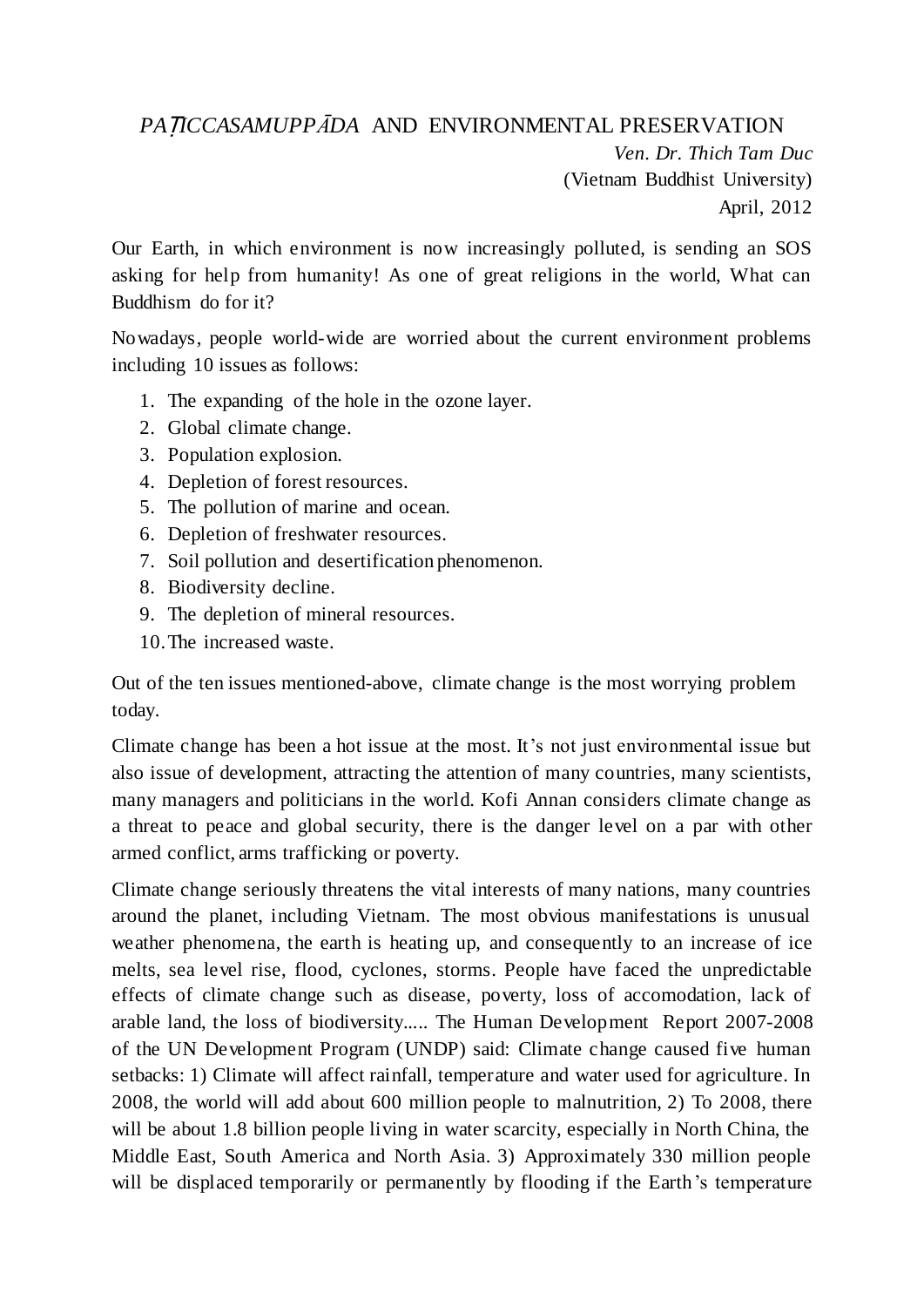increased by  $3^{\circ}C - 4^{\circ}C$ . 4) Rate of species extinction will rise if warming temperatures around 2°C. 5) The deadly disease will spread. There may be additional 400 million people with malaria.

The monitoring data shows Earth's temperature rise to 1°C from 1920 to 2005. 2035 Forecast Earth's temperature will increase by 2°C and the twenty-first century will increase from  $1.4\degree$ C –  $4\degree$ C. Earth's surface temperature increase will make ice melt and sea level rise. As a result, many areas of abundant food production, populated areas, large plain, low islands on earth can be submersed in water. According to the UNDP, Vietnam is among the top 5 of the world's leading and most vulnerable to damage directly due to climate change: if the sea level rises 1 meter, Vietnam would be taken off 5% of land, about 11% of the population lost their homes, reduce agricultural output by 7% and 10% national income, nearly 50% of agricultural land. Cuu Long River Delta would be submerged and no longer a cultivation land. Red River Delta and all the people living along the coast 3.200km would be also greatly affected. Ministry of Natural Resources and Environment summarized for about ten years, Vietnam has suffered major impacts of climate change, as evidenced by the extreme weather phenomena: natural disasters occur continuously, in increase in strength, size and strength, causing great losses of life and property. In 2006 alone, the damage caused by storms in Vietnam up to \$ 1.2 billion. In particular, in the winter of 2007-2008 the cold weather lasting 38 days has killed more than 53.000 cattle and harm about 34.000 hectares of transplanted spring rice, and tens of thousands of hectares of mountain-clad rice seeds in all the northern and North Central have been lost. Damage estimated at more than 11.600 billion VND, and over 723.900 times of households and 3.000.000 mouths fall into starvation. The bird flu, blue ear pig disease outbreak... has repeated and persisted in many places.

Scientists confirm that the direct cause of climate change is caused by excessive emission of greenhouse gases, especially  $CO<sub>2</sub>$  from the burning of an unprecedented volume of fossil fuels like coat, oil and gas in the process of industrial development. Deforestation and unsustainable logging also causes more than 20% of greenhouse gas emission globally. Some forms of farming, husbandry, transport, habits of using nonrenewable fuels and other forest products have significantly increased greenhouse gas emissions, making the warming temperatures, and consequently to the creation of climate change on global.

Before the risk of global climate change, mainly due to human activities, at the Summit on Environment and Development held in Rio de Janero, Brazil in 1992, the Nations around the world adopted the United Nations Framework Convention on Climate Change. By 1997, States have agreed through the Kyoto Protocol on cutting greenhouse gas emissions. To date, 165 countries have ratified this Protocol, including Vietnam. This commitment clearly stated that all parties signing the Protocol have to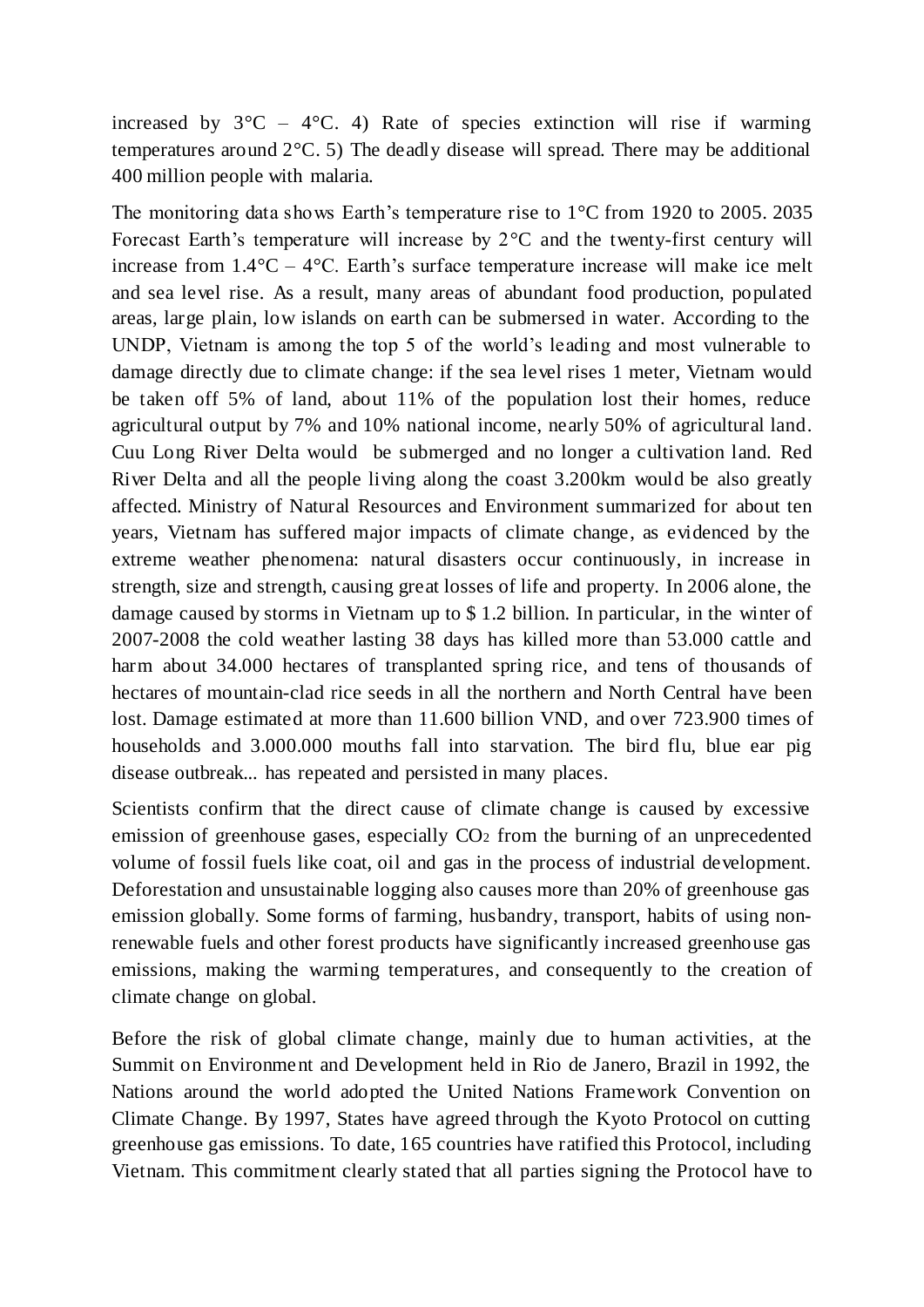comply with a number of steps including: Design and implement programs to minimize and adapt to climate change. Prepare a national statistics on removal by reducing carbon emissions. Encourage technology transfer climate-friendly. Promote collaboration in research and observations of climate change, impacts and response strategies.

Recently, on April 9, 2012 the UN warned of severe weather events, which are happening more frequently around the globe<sup>1</sup>: United Nations launched a special report on the handling of the risk of extreme weather events and disasters to accelerate adaptation to climate change (SREX), which warned of that this fact will increase in four decades with more intense rainfall in the tropics and high latitudes. The "record" severe weather events are increasing in number and extremes due to heat and humidity of environment because humanity continues to burn billions of tons of fossil fuels<sup>2</sup>.

For sustainable development, in planning economic and social development of immediate and long-term of the nation and regions, we must soon raise the issue of global climate change as an important factor to consider seriously. It should be noted on mitigation, prevention and adaptation.

In order to address pressing issues mentioned-above, the conference: "Global climate change and adaptation measures in Vietnam" was held in February 2008 and set out some measures to minimize the impact of climate change as follows:

- Improving performance and approval of projects and activities aimed at reducing greenhouse gas emissions.
- Assessing the forest cover in terms of carbon absorption and trade.
- Building capacity to regulate, manage and promote the carbon market.
- Building capacity of studying emissions.

 $\overline{a}$ 

- Reviewing the objective of greenhouse gas emissions.
- Changing the behavior of consumers on reducing carbon consumption, in private and industry sector.

Clearly, climate change is a cause but also an effect in the interaction between environment with humanity.

In Buddhism, *Pa*ṭ*iccasamuppāda* or the law of cause and effect which was discovered by Monk *Gotama* just before his getting enlightenment to become a Buddha. A short of the *Pa*ṭ*iccasamuppāda* is as follows: "This exists, that exists; This arises, that

<sup>1</sup> www.moitruong.com.vn/Home/Default.aspx?portalid=33&tabid=19&distid=4089

 $^2$  The most dangerous man-made gases for human heal th and the Earth's atmosphere have been known as follows: carbon dioxide (CO2), sulfur dioxide (SO2); Carbon monoxide (CO); Nitrogen Oxide (N2O); Clorofluorocarbon (also known as CFCs) and Methane (CH4).

Typically, the amount of CO2 produced naturally balanced with the amount of CO2 is used for photosynthesis. Two types of human activities that burn fossil fuels and deforestation have made the above process imbalances, have adverse impacts on global climate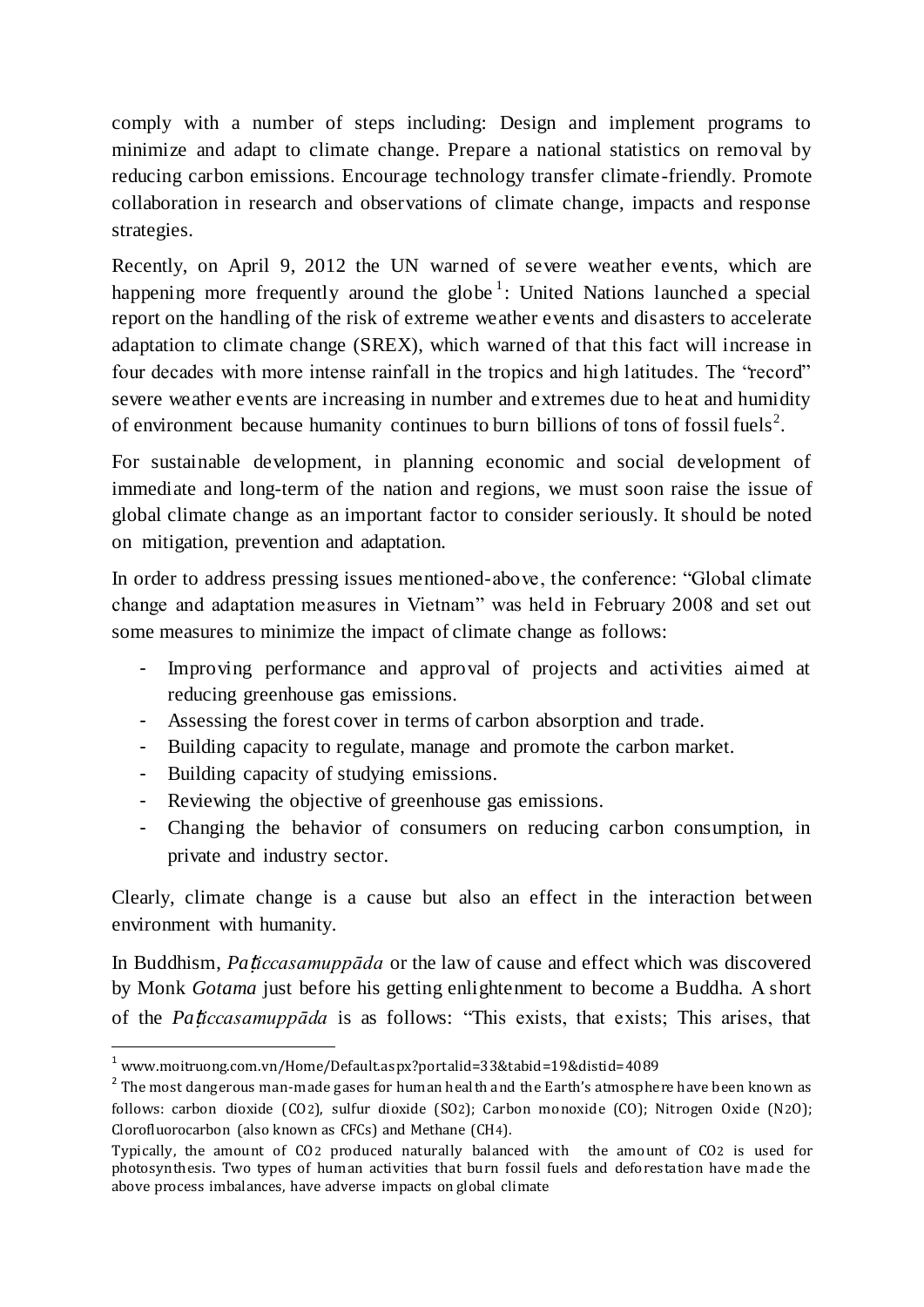arises. This doesn't exist, that doesn't exist; this doesn't arise; that doesn't arise"<sup>3</sup>. And the Buddha did warn of the unlimited craving of human, saying: a) This unstable world is brought to an end, b) This world is no refuge, no guard, c) This world is not one's own, one must go leaving everything, and d) This world lacks and is unsatisfied, a slave to craving.<sup>4</sup>

According to *Pa*ṭ*iccasamuppāda*, a human being cannot live alone but live with surroundings or environment. He should be wisely in the interaction between him and environment, so that both develop together. This should not harm that and that should not harm this. If this principle is broken, imbalance or unsustainability will occur. However, the first element to break it is from humanity!<sup>5</sup> And it is certainly worth in terms of environmental preservation (as suggestions) when the Buddha gave advice to monks:

- "to abandon killing, to abstain from killing… to feel sympathy for / to be concerned about the wefare of living and sentient beings".<sup>6</sup>
- $\bullet$  "to make no harm to seeds and species of plants."<sup>7</sup>
- "to be pleased with the minimum necessities on robe to cover body, on food to feed stomach".<sup>8</sup>
- $\bullet$  "not to receive raw seeds, not to receive raw meat".<sup>9</sup>
- "to abstain from adorning with garland, aromatic spices and fashions. To abstain from using high beds, big beds. To abstain from receiving gold, silver." $10$

To apply the Buddha's advice on environmental preservation or nature protection, monks need to increase the awareness of lay Buddhists about climate change through media campaigns or lectures on *Dhamma*, public information and education to change community behavior. Protect the green lung of the human race by greening hills,

 $\overline{a}$ 

<sup>&</sup>lt;sup>3</sup> Majjhima Nikāya, "Mahātaṇhāsaṅkhāyasuttaṃ," Trans. Thich Minh Chau, Vol. I, Saigon: Van Hanh University, 1973. Imasmiṃ sati idaṃ hoti, imass'uppādā idaṃ uppajjati (p.262-3); Imasmiṃ asati idaṃ na hoti, imassa nirodhā idaṃ nirujjhati (p. 264).

<sup>4</sup> *Majjhima Nikāya*, "Raṭṭhapālasuttaṃ," Trans. Thich Minh Chau, Vo l. II, Saigon: Van Hanh University, 1974, p. 68. a) 'Upanīyati loko addhuvo ti'; b) 'Attāṇo loko anabhissaro ti'; c) 'Assako loko sabbaṃ pahāya gamanīyan ti'; d) 'Uno loko atitto taṇhādāso ti'.

 $^5$  The ecological environment is a network can adjust the relationship between closely with land, water, air and living organisms in the global scope. Disruption of instability at a certain stage in the system will cause serious consequences. People and society comes from nature, are part of nature. Through the process of l abor, human has accrued to nature from exploiting and protecting it. Also through the process that human society has gradually opposed to nature.

<sup>6</sup> So…pāṇātipātaṃ pahāya pāṇātipātā paṭivirato hoti….sabbapāṇabhūtahitānukampī. *Opcit*. Vol. I, p. 267.

<sup>7</sup> So bījagāmabhūtagāmasamāramohā paṭivirato hoti. *Opcit*. Vol. I, p. 268.

<sup>8</sup> So santuṭṭho hoti kāyaparihārikena cīvarena kucchiparihaarikena piṇḍapātena. *Ibid*.

<sup>9</sup> Āmakadhaññapaṭiggahaṇā paṭivirato hoti. Āmakamaṃsapaṭiggahaṇā paṭivirato hoti. *Ibid*.

<sup>10</sup> Māla-gandha-vilepana-dhāraṇa-maṇḍana-vibhūsanaṭṭhānā paṭivirato hoti. Uccāsayana-mahā-sayanā paṭivirato hoti. Jātarūparajatapaṭiggahaṇā paṭvirato hoti. *Ibid.*